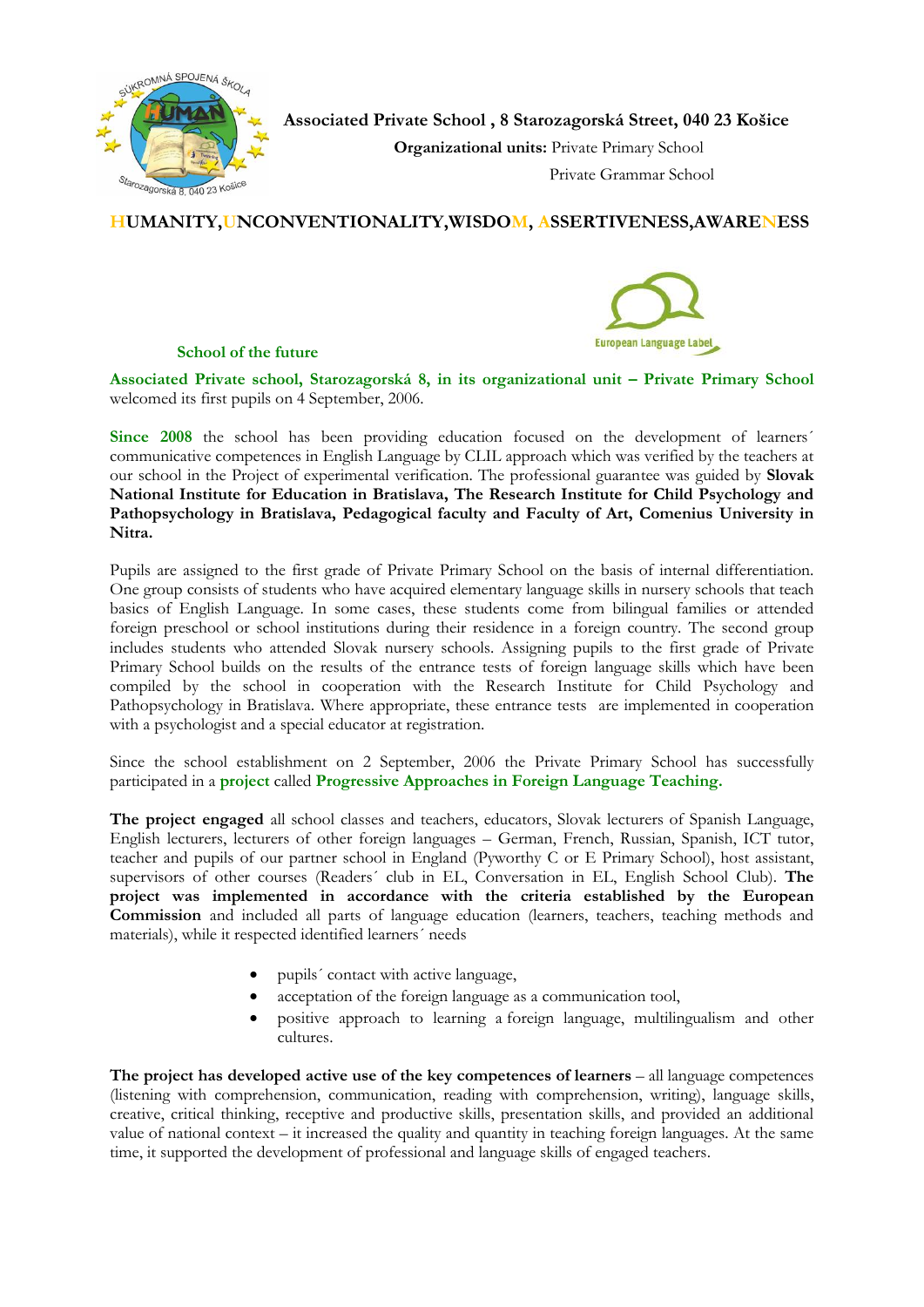The project achieved the European dimension by supporting activities specialised on Pro-European education under the auspices of **European Club** at school (registered in the Centre for European Clubs), engaging students to international projects and cooperating with peers from different European schools.

**After 4 years of project implementation and the efforts of all involved, Associated Private School, Starozagorská 8, Košice has become the fourth primary school in Slovak Republic and first in Košice (since 2002 to 2010) awarded by the European Language Label. The award was received by the headmistress of the school during a ceremony in Bratislava held on 24 September 24, 2010. This was a significant step for Košice as European Capital of Culture 2013, towards the performance of Lisbon Strategy and objectives of European Union in the field of language education of primary school students. The school is rightly proud of the award and it would like to continue on its successful way on in the coming years.** 

## **Content and organization of pupils´ education in Private Primary school, Starozagorská 8, Košice**

- **the admission of pupils to Private Primary School is performed throughout the school year**
- **English Language is compulsory from the first grade** (3 lessons a week in Year 1 Year 4 of study, 5 lessons a week from Year 5),
- **Year 5 pupils can attend optional classes of the second foreign language –** German, French, Spanish, Russian,
- **intellectually gifted students** are integrated into the educational process in classrooms and are educated in accordance with the individual educational programme,
- **CLIL methodology** is applied into the education (the integration of English Language into science subjects, social-science subjects and educational subjects),
- the number of pupils in one classroom **varies from 11 to 16 pupils,**
- pupils can develop their English Language skills **from Year 1** headed by the lecturers in **English School Clubs** and in other courses – **Conversation in English, Drama Club in English, Readers' Club in English**
- pupils also have the chance to select from a wider range of other courses offered by the Private Leisure Centre (**Football Training, Sports and Motion, Science Club, Travellers** and other, according to pupils' preferences),
- the educational process consists also of **English Week, Ski Training, Swimming Training, School in Nature** supervised by English lecturers.
- **Education for foreigners -** Associated Private School on Starozagorská Street is also attended by students coming from abroad, who have originally had no command of Slovak Language. Due to the fact that English Language is compulsory from Year 1, there are no language barriers between them and their classmates. The school has very good experience with providing education for foreigners, and organizes courses of Slovak Language. All our teachers speak English actively.

**From 1 September, 2015 the education for primary school pupils after Year 5 will be provided by Private Grammar School, Starozagorská 8, Košice, in two fields of study. (8 - year form of education).**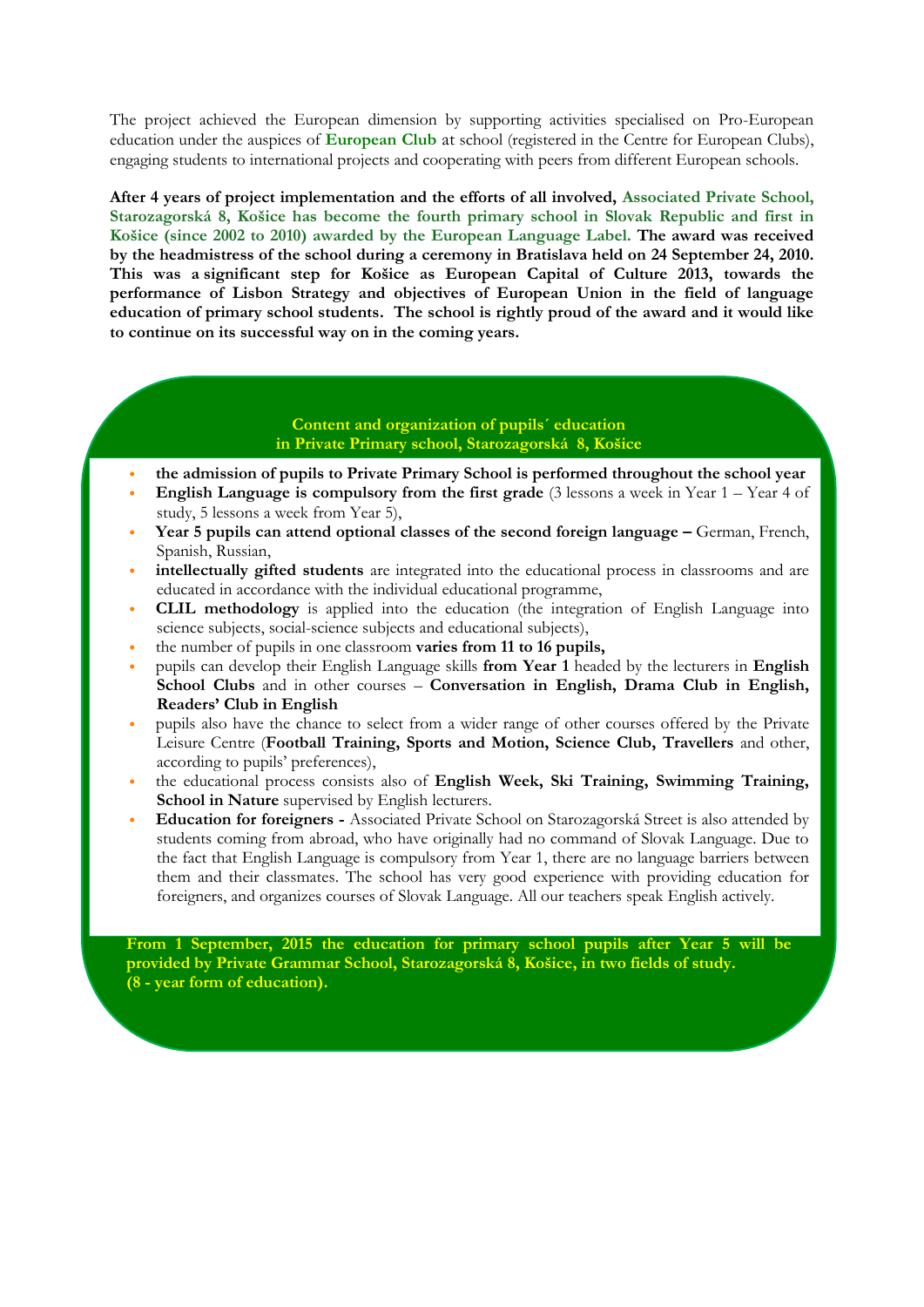## **EIGHT-YEAR GRAMMAR SCHOOL EDUCATION**

**Private Grammar School with its study branch 79 02 J 74 Grammar School – bilingual study as an organizational unit of Associated Private School located on Starozagorská Street in Košice** started its operation from the school year 2011/2012.

**Pursuant to Decision of Ministry of Education, Science, Research and Sport of the Slovak Republic as of 9 December, 2014 another study branch was registered for the Private Grammar School Starozagorská 8, Košice. The study branch 7902 J Grammar School with the Slovak Language of instruction is registered in the net of schools and school institutions and shall start its operation on 1 September, 2015.** 

**From school year 2015/2016, Private Grammar School, Starozagorská 8, Košice will provide education to lower secondary students who have successfully completed the Year 5 of primary school. There will be two eight-year study branches:** 

**♣ 1 class (18 students) in the study branch 79 02 J 74 Grammar School – bilingual study** with both Slovak and English language of instruction

- **a student may apply for the study, if the legal representative of a minor applicant**
	- **a) submits the application form to the Headmaster of the primary school attended by them pursuant to § 63 Subsec. 2 of Act No. 245/2008 Coll. on Upbringing and Education (School Act) and on alteration and amendment of certain Acts as amended,**
	- **b) applies for a transfer from another school during a school year.**

**Entrance or transfer examination consists of verification of knowledge, special skills and/or abilities necessary for a successful completion of a bilingual study in the form of a:**

- **psychological test** that includes tests specialized in
	- structure of intellect in categories (verbal, numerical, special skills),
	- memorization skills,
	- test of stress tolerance and endurance,
	- analysis of written text.
- **written examination** that verifies the applicants' knowledge in
	- **English Language** within the scope of knowledge and skills prescribed for the A1 level of CEFR.
	- **Slovak Language** within the scope of education prescribed by the state educational programme for primary schools.
	- **Mathematics** within the scope of education prescribed by the state educational programme for primary schools.

**♣ 1 class (18 students) in the study branch 7902 J – Grammar School**

- **a student may apply for the study, if their legal representative of a minor applicant**
	- **c) submits application form to the Headmaster of the primary school attended by them pursuant to § 63 Subsec. 2 of Act No. 245/2008 Coll. on Upbringing and Education (School Act) and on alteration and amendment of certain Acts as amended,**

**d) applies for a transfer from another school during a school year.**

**Entrance or transfer examination consists of :** 

- **written examination** that verifies the applicants' knowledge in
- **Slovak Language** within the scope of education prescribed by the state educational programme for primary schools.
- **Mathematics** within the scope of education prescribed by the state educational programme for primary schools.

 **Mgr. Eva Bednáriková Founder and Headmistress**